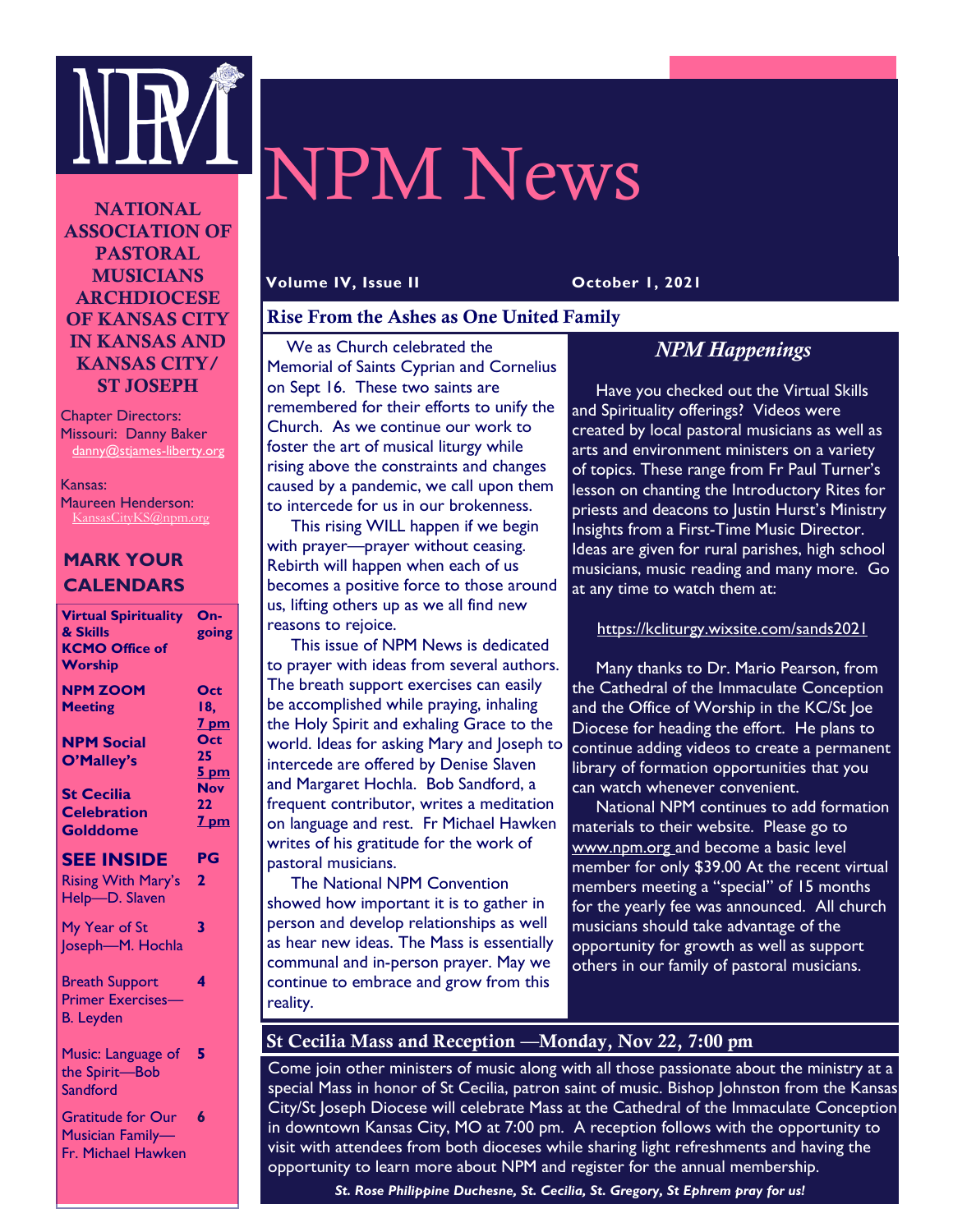#### **Page 2 NPM News Page 2**

# Rising Up With Mary's Help by Denise Slaven



In the Church year, the months of May and October are dedicated to Mary and to the Most Holy Rosary respectively. To show our devotion to the Blessed Mother, we at Holy Spirit sing a Marian song after communion at each weekend Mass during these months. But Mary desires more; she wants each of her children to pray the rosary and consecrate themselves to her Immaculate Heart. We cannot change world events by watching the news on TV, but we can by each bead of the rosary and each word of consecration prayed from the heart.

You don't have time to pray the rosary? How about on your daily commute, during a walk, or by sacrificing 20 minutes on social media? You find the rosary boring? My neighbor, Mike Scherschligt, founder of the Holy Family School of Faith, podcasts a daily rosary that teaches the faith and is never boring! You can subscribe to it via text or email here:

[https://www.schooloffaith.com/daily-rosary-meditations.](https://www.schooloffaith.com/daily-rosary-meditations)

 Instead of listening to the news and wringing your hands, put a rosary in them and pray! You can Google a Consecration to Mary online, or write your own. This is mine:

 "My Queen, my Mother, I give myself entirely to you, and to show my devotion to you, I consecrate to you this day:

My right eye that it may be open to seeing God in all that is true, beautiful, good, merciful, just and holy, and closed to every distraction that takes my gaze from Him; my left eye that it may be open to seeing the face of God reflected in my brothers and sisters, and closed to judging them.

My right ear that it may be open to hearing the quiet inspirations of the Holy Spirit guiding me to do God's will, and closed to the temptations of the evil one; my left ear that it may be open to hearing the cries of my brothers and sisters in need, and closed to listening to gossip or slander against them.

My mouth that it may be open to receiving Jesus' Body, Blood, Soul and Divinity in the Eucharist, to speaking and singing the Good News about Him, to eating nourishing food in moderation, and closed to uncharitable words and overeating.

My heart that it may be open to loving God fully along with my soul, strength, and mind, and closed to every evil especially pride, vainglory, lust, anger, covetousness, envy, jealousy, sloth, greed and gluttony.

My whole being without reserve that I may know God's will in my mind, go about doing it in my body, and not think about my own selfish wants and desires.

Wherefore good Mother as I am your own, keep me, guard me, as your property and possession. Amen."

 So, my friends, go ahead and "Sing of Mary", "Bring Flowers of the Rarest," to adorn her altar, but "On This Day O Beautiful Mother" I promise to pray your rosary and consecrate my life to you! My friends, will you do the same?

*Denise Slaven is Director of Liturgy and Music at Holy Spirit in Overland Park. She creates beautiful Facebook photo collages combined with Scripture.*

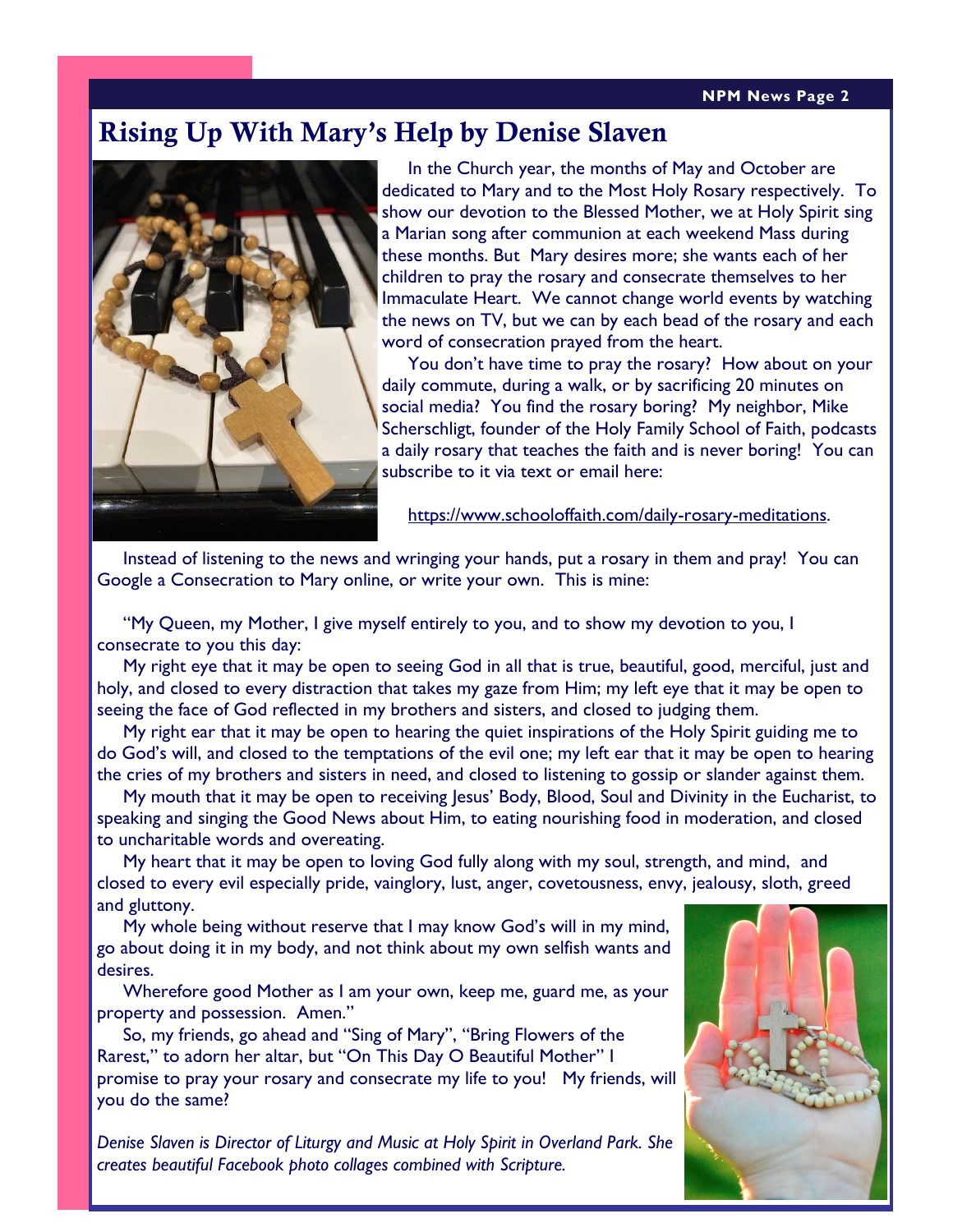# My Year of St Joseph by Margaret Hochla

**December 2020:** So many questions and emergencies during that time: Would there be a vaccine? When would the pandemic stop? Then, too, we embarked on a journey to celebrate the Year of St Joseph. At our parish we:

- \* pulled a 4-ft wooden statue of St Joseph from some dark niche
- \* put the statue on a tablecloth-covered Hi-Top table in the narthex
- \* placed two candlesticks with candles on either side
- \* pulled a plant over beside it
- \* placed a stand-up sign, "Prayer Intentions;" cut up some colored paper and provided an empty basket

 What began as, "well, at least we've done something," became a humbling and awe-inspiring experience. The empty basket was soon overflowing with prayers. It was a touching reminder of fidelity, belief and trust to come upon someone adding a prayer. And who brings the fresh flowers week after week and removes the dead ones?

 All this is in the middle of the narthex, not a designated prayer space. Maybe it's something like the accommodation in the cave for the birth of Our Lord instead of the inn. The prayers are many and varied and are placed before the monstrance during adoration. Here are a few:

 *My husband's conversion and path to happiness*—*for the safety and safe return of my son in the Armed Forces*—*please send me the perfect employee*—*for my dead dog*—*for strength to do what I am called to do...*

 Did you ever notice how promptly St Joseph obeyed God? How quickly he believed in dreams? When God told Joseph to get up and go, Joseph unhesitatingly got up and went. He also carried out the task the way God wanted it done.

 Let's entrust our ongoing conversion and ministry to the intercession of St Joseph for: fidelity, renewed enthusiasm, a spirit of collaboration, ears to listen for the Spirit's promptings, a loving heart that risks doing God's will. Saint Joseph, pray for us!

*Margaret Hochla is Director of Liturgy, Music and RCIA at St. Ann's in Prairie Village.*

**Theresa Vitt** answered the call to be Hospitality Chairperson on the Kansas side. Thank you, Theresa! **Idea from the NPM Convention: Canto Divina.** Choose a hymn from the upcoming weekend's liturgy to use for prayer and meditation all week. Post it in the parish bulletin. **Rebuild Voices.** Spend plenty of time on vocal technique as choirs resume. Polish unison or 2-part music rather than trying to learn new SATB music with unbalanced or missing sections. Use time for spiritual and musical growth—like reading music. **Prayer to Saint Joseph by Pope Francis**  *Hail, Guardian of the Redeemer, Spouse of the Blessed Virgin Mary. To you God entrusted his only Son; in you Mary placed her trust; with you Christ became man. Blessed Joseph, to us too, show yourself a father and guide us in the path of life. Obtain for us grace, mercy, and courage, and defend us from every evil. Amen.*

**October NPM Local Activities:** Please attend a Zoom meeting for all church musicians in our two dioceses on Monday, Oct 18, 7:00 pm. Monday, October 25 is an NPM Social at O'Malley's in Weston, MO 64098. O'Malley's is inside an 1842 brewery and features a delicious menu of pub faire and drinks from which all can order. The link for the Zoom will be sent out via the NPM website as will a flyer for the social. These events are open to anyone involved in music!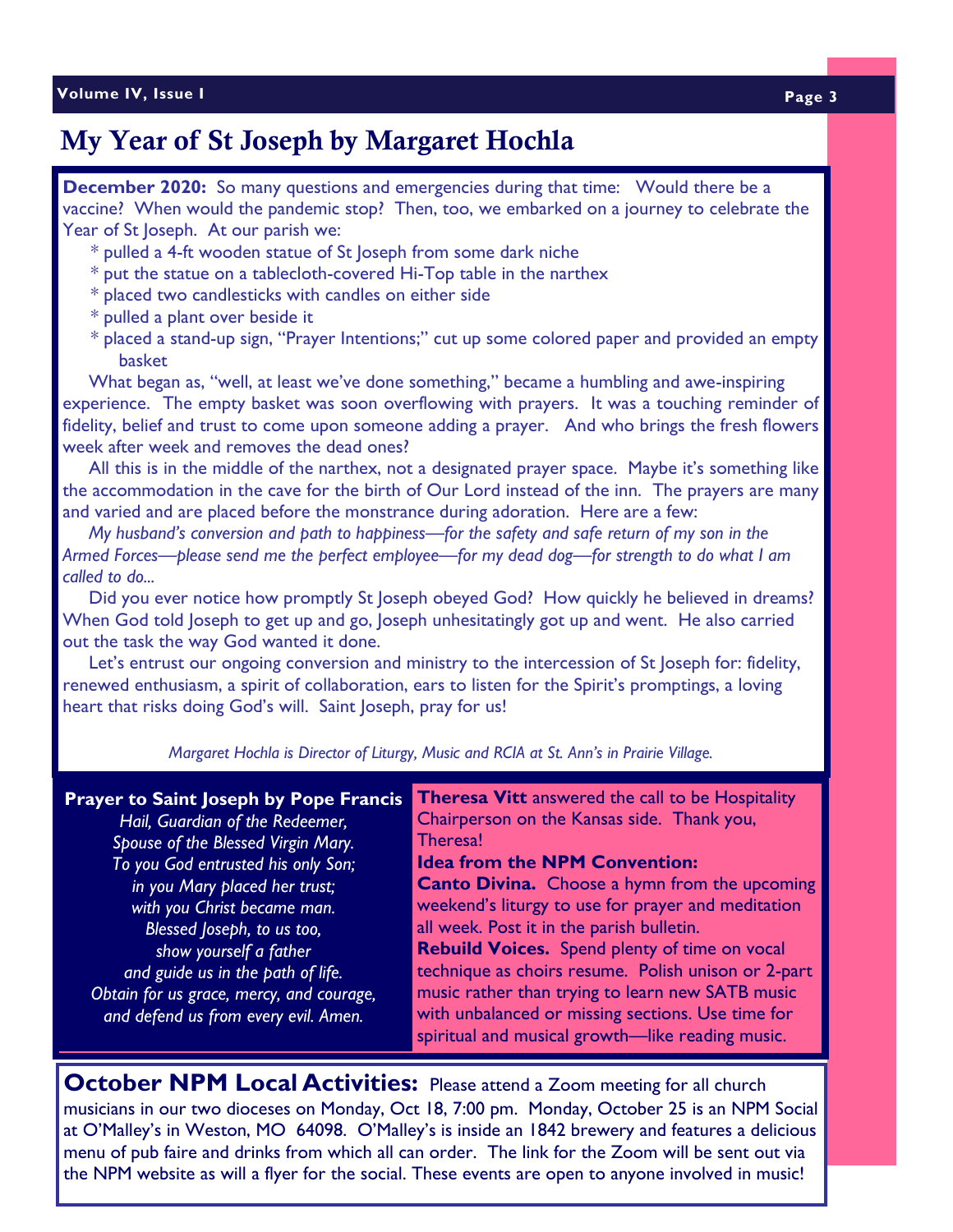# Breath Support Exercises by Barbara Leyden

 Issue IV/I (July 2021) of the NPM News explained the basics of effective and healthy breath support for singing. Refer back to "A Breath Support Primer" for details. Breath exercises lend themselves particularly well to prayer. Dedicating one's practice and rehearsal to the Lord is always beneficial. Consciously invite the Holy Spirit inside while inhaling and when exhaling either spread the Holy Spirit to the world with the audible exhalation or expel one's sinfulness in silent exhalation. Praying simultaneously adds another dimension to exercises that need to be done regularly to successfully form technique, build muscular coordination and strength. As E. Jane Rutter said in *Seasons of the Spirit*, "with every breath we inhale, we invite Christ in and accept His gifts of 'righteousness, devotion, faith, love, patience, and gentleness.' With every breath we exhale, we give witness to Christ and invite others to come to Him."

**Inhalation:** Begin by blowing all the air OUT first and pulling the stomach/abdomen in--then inhale. It is easier to relax and inhale if the reverse is done first. This theory is based on biofeedback and deep relaxation techniques where users have found it easier to relax muscle groups if they are tightened first, then suddenly relaxed.

Inhale through the nose in any of the following body positions:

1. lying down on the floor with feet flat and knees bent

2. sitting down with legs a shoulder-width or further apart, arms or elbows resting on the knees and the torso relaxed forward and down

3. squatting

- 4. with hands on the bottom of rib cage either standing or sitting
- 5. standing or sitting with healthy singing posture
- Other inhalation tips:

1. Inhale through the nose with lips closed tightly, which helps some people feel the sensation of the chest expanding

2. Drop abruptly into a deep knee bend while inhaling—the body naturally wants to take a deeper breath

3. Say "huh?!" as in "I don't beLIEVE it!" Say it silently/imagine great surprise while inhaling.

4. Sniff breath in a series of short sniffs, as if trying to smell something or clear the nose, with mouth slightly open.

5. Sip the air through a straw from your cup of air

 Check rib expansion by putting the heel of the hands at the side of the bottom ribs with the tips of the fingers in front. Exhale and fingers touch. Inhale and fingers should move apart substantially. Measure expansion in the back ribs this way with thumbs to the back.

**Exhalation.** Place the hands on the bottom ribs while inhaling and exhaling. Feel the ribs expand and move outward when inhaling. Let them collapse inward and down naturally as air is blown out quickly and silently. Now try pushing gently against the ribs with the hands while exhaling to feel the sensation of maintaining breath pressure with the ribs.

 Place one hand on the abdomen and one on the bottom rib during inhalation. Check that the abdomen relaxes, giving space for the diaphragm to flatten and push organs downward, and that the ribs expand outward. Move the abdomen hand to the epigastrium (the area right under the sternum) and apply pressure. Keep the hand on the ribs and apply pressure while keeping the ribs expanded as much as possible. Sizzle out the air on "s" or "sh." This combined action is strong support that allows the rest of the singing apparatus to operate freely and without excess tension.

 To train the muscles to respond more naturally, do rhythmic breathing exercises, starting with a purposefully extended inhalation of 8 or 4 counts and exhaling to 4 or 8 counts. Exhalation can be silent, on "s," "sh," "z," hummed, on a vowel or on a glissando from high to low or changing pitches as desired. *(Continued page 5)*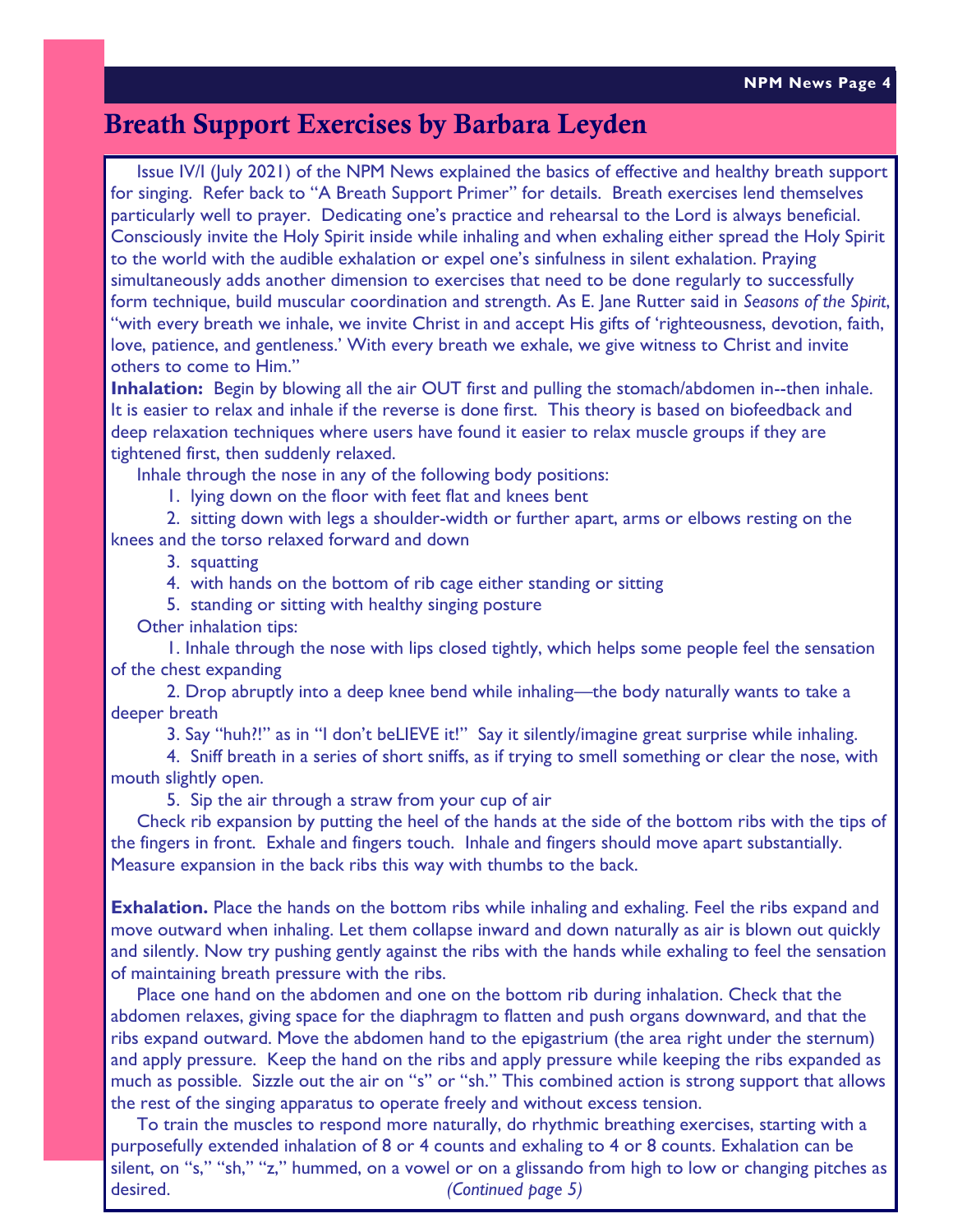### **Volume IV, Issue I Page 5**

# Music: Language of the Spirit by Bob Sandford

# *So then faith comes by hearing, and hearing by the word of God.* **Romans 10:17**

 A friend's drawl thickens when he calls family in Texas. Another friend, far from her native Taiwan, finds a balm for homesickness in speaking mandarin with newfound friends. This is our heritage: our mother tongue sings our homecoming.

 What a wonder, this gift of language that holds community, kin and home! These things live in our song when we sing our faith together. Experience this and, even if words escape you, you'll know in your bones that Spirit, spirit and community dwell natively in music. Experience this and you may wonder what makes music such a powerful language of faith.

 This native dwelling is so well crafted that the very brick and mortar sing of its Maker. Consider a quarter note rest. Well placed at the end of a poignant phrase, it punctuates, gathers, brings the phrase to fruition and honors it in due measure. This is the rhythm of breath. This is the rhythm of Martha and Mary; of doing and being; of silence and sound. And, like Mary resting at the feet of Jesus, if we lose the flow of the song, the rest is an opportunity to right ourselves. That rest offers us *a moment* immersed and set apart; a *space* to let go a little, open up, take in and prepare ourselves for what follows. The rest is a glimpse of the longer opus of worship; it is the sanctuary ready to inhale God's people and sing out disciples.

 There is another sort of silence: the sound of a musician listening. Listening makes music a social art. Hospitality is so central to the language and art of music that its presence or absence is immediately apparent. Our quarter note rest is a hospitable moment, allowing what was just said to resonate. What good host would cut off their guests' sentences? Or fill every pause in the conversation with whatever is handy? A lull in the conversation could be a charged moment on the verge of a deeper conversation. A rest can carve out a space where what follows utterly belongs. Imagine: When Mary arose, she entered a space carved out by Jesus where what she did next had a place. Her still moment redefined her living.

 Our quarter note rest is but one instance of how, down to its very syntax, music sings us home to God and community.

*Bob Sandford is Music Director at St. Catherine of Siena Church, KCMO, author of A Jungian Approach to Engaging Our Creative Nature and writes for The Catholic Key. He is currently working toward a book on music in communal worship.* [bsandford.sc@gmail.com](about:blank) *or* [www.bobsandford.net](about:blank)

#### *(Breath Support continued)*

Decrease the length of the exhalation to two, then one, and extend the exhalation longer and longer to 16, 24 and 32. Do not exhale singing longer than it can be supported without tension.

 Pant slowly like a dog from the abdomen, contracting/relaxing so your stomach "bounces." Sizzle-pant on "s," "sh," "f," "v," "p," "b."

 Inhale as above with hand pressure to feel support as needed. Groan out on various vowels on mid-range pitches. Add a tall, pitched "hoot" space to the top and back of the throat while groaning. Extend to hoot-groaning out short glissandos, then very smooth 5-note patterns in an expanded range. Do the same, but sustain the bottom pitch while maintaining the groaning support. Extend to singing short phrases of songs, then to longer phrases and then the entire piece.

 Imagine oneself as a steeple bell ringer: the abdominal muscles and diaphragm pull the rope, which extends from down low to up and out of the throat to ring the bell in the front of the mouth. Sing "bong..."

Begin sung vocal patterns with an unvoiced consonant, such as "f," "p", "s," "h" and "th" to ensure the sung sound is started with air and not the vocal folds mechanically brought together. *(Continued on page 6)*